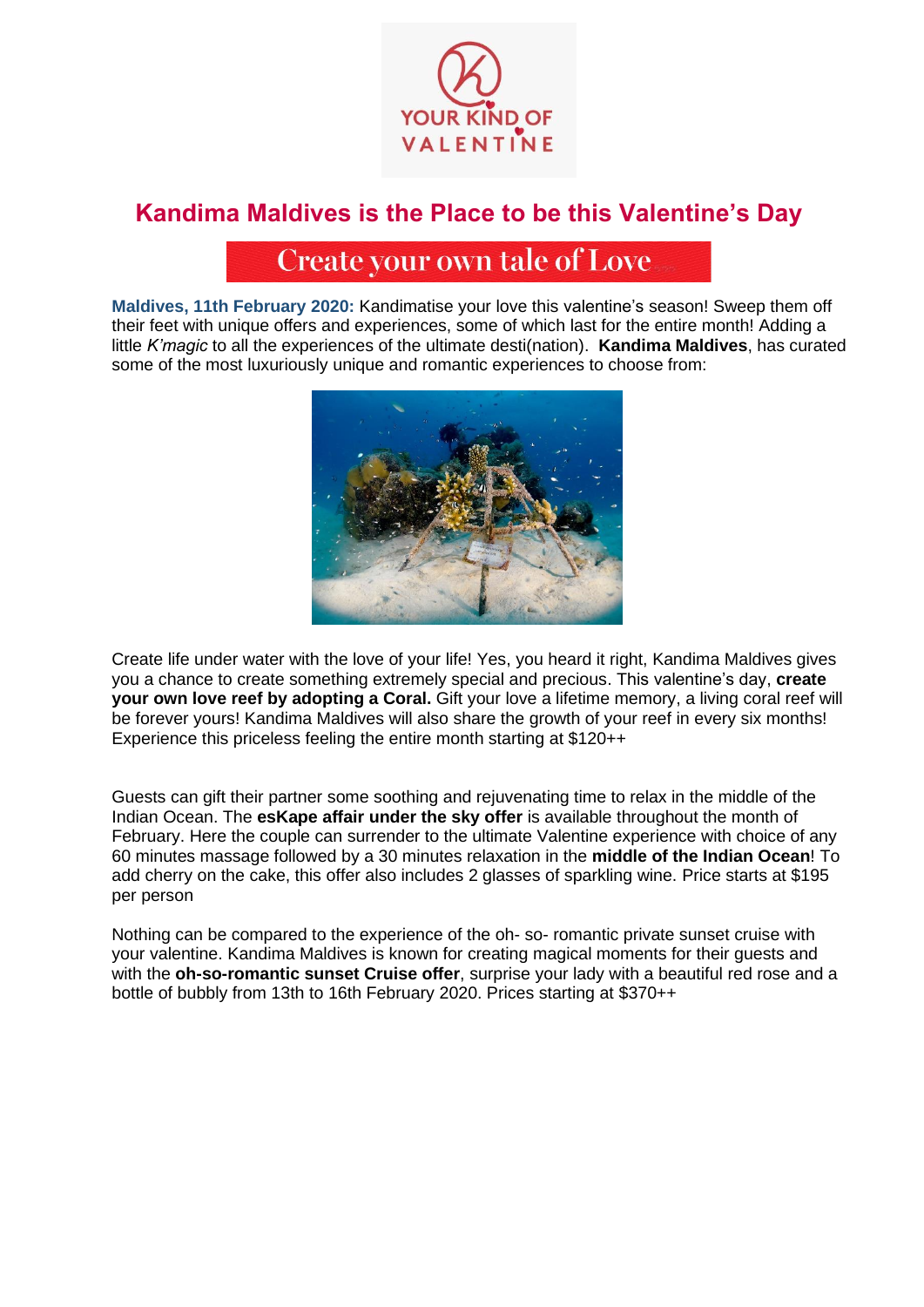

What's better than a romantic dinner with the one you love? A romantic dinner with a surprise. Couples can kindle romance with **You, Me & the Rose** offer that includes special valentine's dinner by the beach along with foot taping live music. Enjoy a five-course set dinner organized on the Zest beach with a bottle of champagne and a rose for the lady. Kandima Maldives also has a valentine's surprise for its guests booking this offer which starts at \$495++ per couple



The way to their heart is through their stomach? Then this is the best surprise for your valentine! The **Oh-So- Delicious exotic & Romantic floating breakfast experience** by Kandima Maldives gives you the opportunity to feast like the royals in the comfort of your private pool! Welcome her with a red rose & 2 glasses of Bubbly along with the Breakfast! Starting at \$180++



Kandima Maldives also offers to **customise your room décor** with rose petals, heart shaped balloons, chocolate coated strawberries etc. Prices starting at \$100

Kandima Maldives has a **cupid corner** which will help you enrich your experience!